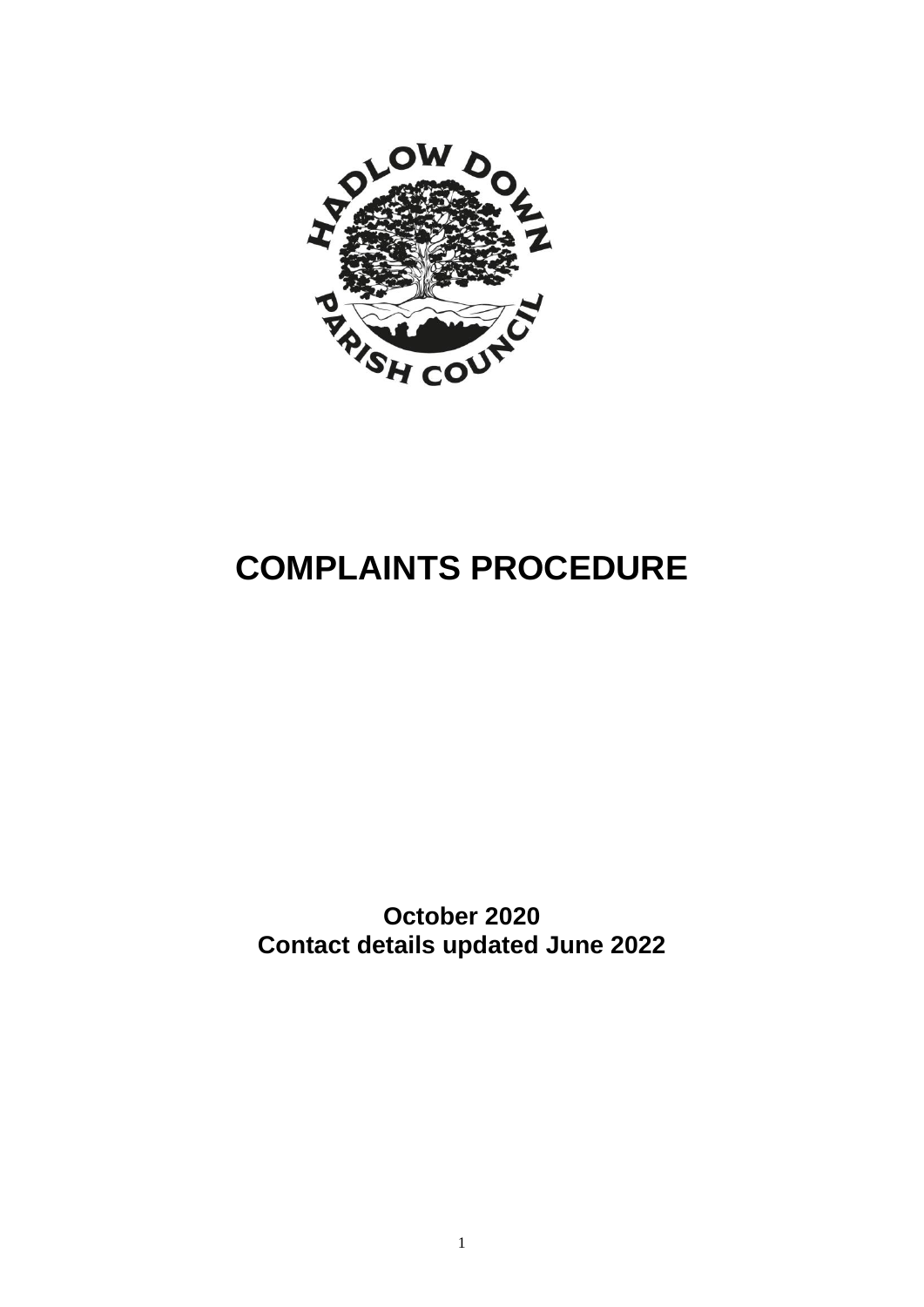# **Complaints Procedure**

## **1. THE IMPORTANCE OF COMPLAINTS**

- 1.1 Complaints are valuable because they provide a chance to put things right if there has been an error, and to make sure that the same mistake is not repeated.
- 1.2 It is essential that complaints are dealt with positively. The Parish Council is anxious to hear people's comments and is committed to making full use of complaints information to contribute to continuous service improvement. Important information about areas for improvement can be obtained both from a single complaint and from patterns of complaints, highlighted by detailed monitoring.

#### **2. DEFINITION OF A COMPLAINT**

2.1 A complaint is any expression of dissatisfaction, however made, about the standard of service, actions or lack of action by the Parish Council or its staff which affects an individual member or members of the public.

#### 2.2 **What the complaints procedure will deal with:-**

The complaints procedure will deal with matters of maladministration, which is if the Parish Council does something the wrong way, fails to do something it should do or does something it should not do. Some examples include:

- neglect or unjustified delay
- malice, bias, or unfair discrimination
- failure to tell people their rights
- failure to provide advice or information when reasonably requested
- providing misleading or inaccurate advice
- inefficiency, ineffectiveness, bad and unprofessional practice or conduct.

#### 2.3 **What the complaints procedure will not deal with:-**

- complaints for which there is a legal remedy or where legal proceedings already exist.
- complaints about employment matters the Parish Council operates alternative procedures to deal with grievances or disciplinary matters against staff.
- Complaints against councillors are covered by the Code of Conduct for Members adopted by the Council on 14<sup>th</sup> January 2020, or at the time of cooption and, if a complaint against a councillor is received by the council it will be referred to the Monitoring Officer of Wealden District Council.

#### **3. EQUAL OPPORTUNITIES**

3.1 The Parish Council is committed to equal opportunities. Complaints feedback will be used to highlight discriminatory practices, and to promote equality of opportunity.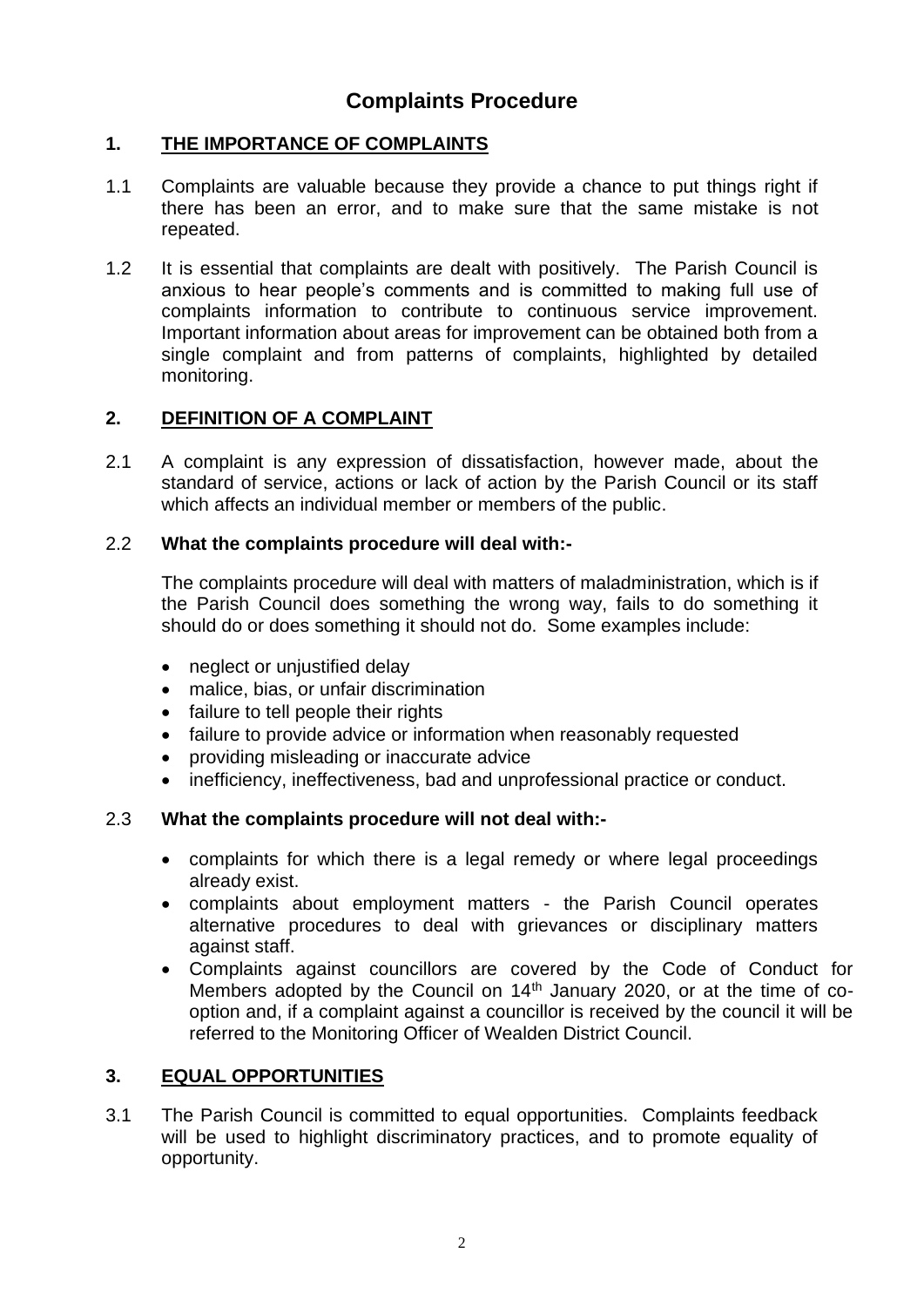3.2 Complaints by members of the public of discrimination and/or harassment against the Parish Council will be dealt with through the complaints procedure unless it is a complaint that should be dealt with through a statutory procedure.

## **4. COMPLAINTS OFFICER**

- 4.1 The Complaints Officer for the Parish Council is the Clerk. Her main duties are:
	- (i) The day to day operation and management of the procedure.
	- (ii) To oversee, and undertake where necessary, the investigation of formal complaints at the first stage, within the relevant time scales.
	- (iii) To maintain a record of all complaints received including details of the nature of the complaint, action taken, outcome, and time taken to resolve.
	- (iv) To identify improvement points arising from any complaints.
	- (v) To identify training issues.

In the event that a complaint is made against the Clerk, the complainant should be advised to put their complaint in writing to the Chair of the Parish Council.

#### **5. STAGES OF THE PROCEDURE - Everyday problems, queries and comments**

5.1 The Council receives queries, problems and comments as part of its day to day running, and they will not all be regarded as complaints. These are routine and expected and are generally resolved quickly to the customer's satisfaction.

If someone is dissatisfied with the original service or response they received and wishes to take the matter further then the issue will be recognised as a complaint.

#### 5.2 **Informal Complaint**

During the course of daily business, minor complaints are made to the Clerk about the services the Parish Council provides. These will usually be dealt with by the Clerk, It is not appropriate for every comment to be treated as a formal complaint. Every effort will be made to deal with these problems immediately, either by providing information, instigating the appropriate action or explaining a decision.

#### 5.3 **Formal Complaint**

A customer may wish to make a formal complaint directly, or may be unsatisfied with the outcome of an informal complaint and may wish to take the matter further. They will be asked to put their complaint in writing to the clerk. If the complainant does not wish to put the complaint to the clerk, he or she will be advised to address it to the chairman of the council.

The clerk or chairman will try to acknowledge receipt of the complaint within 5 working days and will advise the complainant when, within the next 20 working days, the matter will be considered by the council. The complainant will also be advised whether the complaint will be treated as confidential or whether, for example, notice of it will be given in the usual way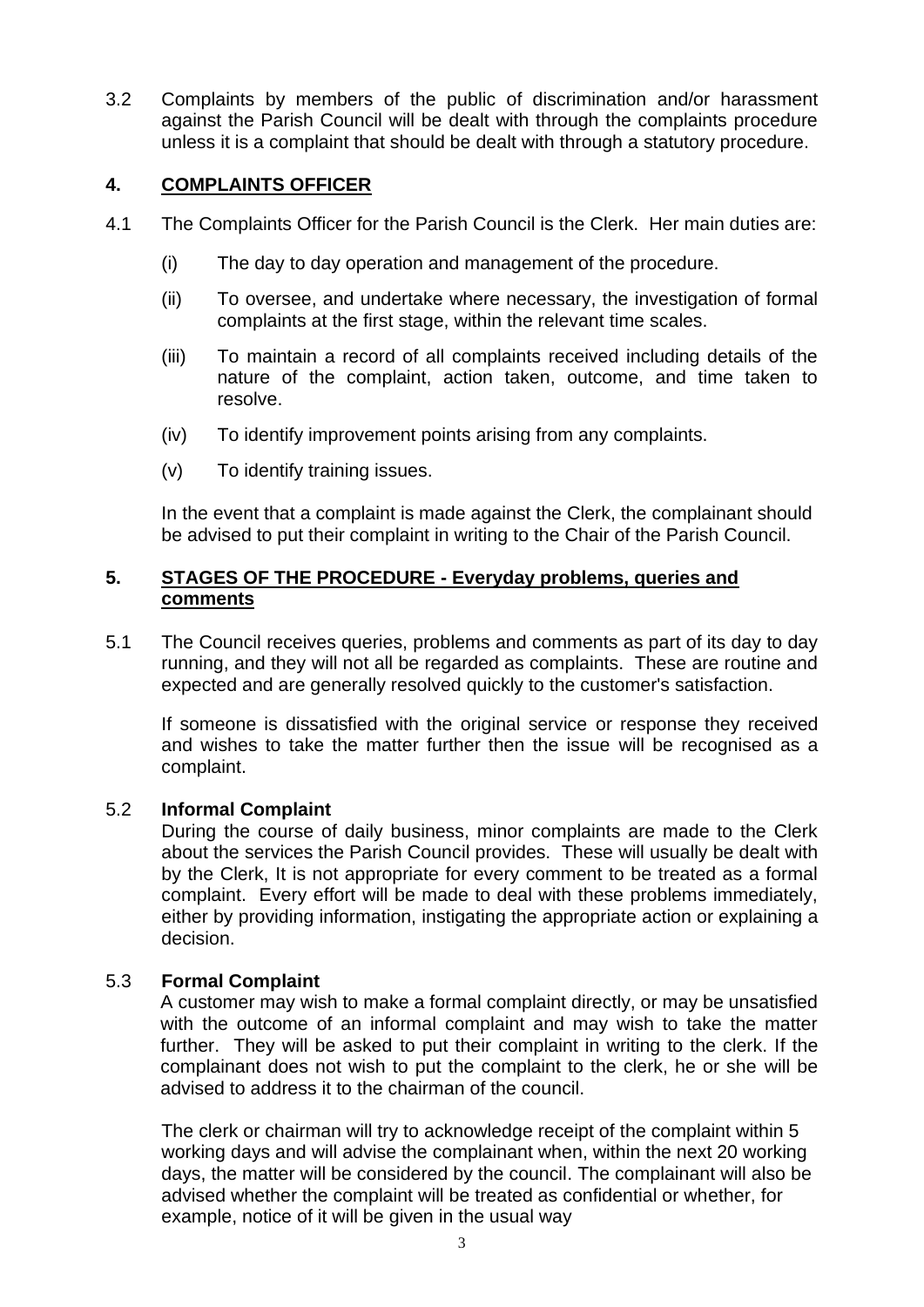The complainant shall be invited to attend a meeting to be held within 20 working days, unless the matter is very complex in which case 28 working days will be allowed, and to bring with them a representative if they wish.

7 clear working days prior to the meeting, the complainant shall provide the council with copies of any documentation or other evidence relied on. The council will provide the complainant with copies of any documentation upon which they wish to rely at the meeting and will do so promptly, allowing the claimant the opportunity to read the material in good time for the meeting.

#### **At the Meeting**

The council will consider whether the circumstances of the meeting warrant the exclusion of the public and the press. Any decision on a complaint will be announced at the council meeting in public.

The chairman will introduce everyone and explain the procedure.

The complainant (or representative) should outline the grounds for complaint and, thereafter, questions may be asked by (i) the clerk or other nominated officer and then (ii), members.

The clerk or other nominated officer will have an opportunity to explain the council's position and questions may be asked by (i) the complainant and (ii), members.

The clerk or other nominated officer and then the complainant will be offered the opportunity to summarise their position.

The clerk or other nominated officer and the complainant will be asked to leave the room while members decide whether or not the grounds for the complaint have been made. If a point of clarification is necessary, *both* parties will be invited back.

The clerk or other nominated officer and the complainant will be given the opportunity to wait for the decision but if the decision is unlikely to be finalised on that day, they will be advised when the decision is likely to be made and when it is likely to be communicated to them.

#### **After the Meeting**

The decision will be confirmed in writing within 7 working days together with details of any action to be taken.

# **6. COUNCILLORS' PANEL**

If the issue still remains unresolved, the complainant will be notified of his or her right to have the matter referred to a Panel consisting of the Chairman of the Council and the local District Councillor.

# **7. UNREASONABLE AND VEXATIOUS COMPLAINTS**

There will be circumstances when a complainant persists in wishing to pursue a complaint when it clearly has no reasonable basis, or when the Council has